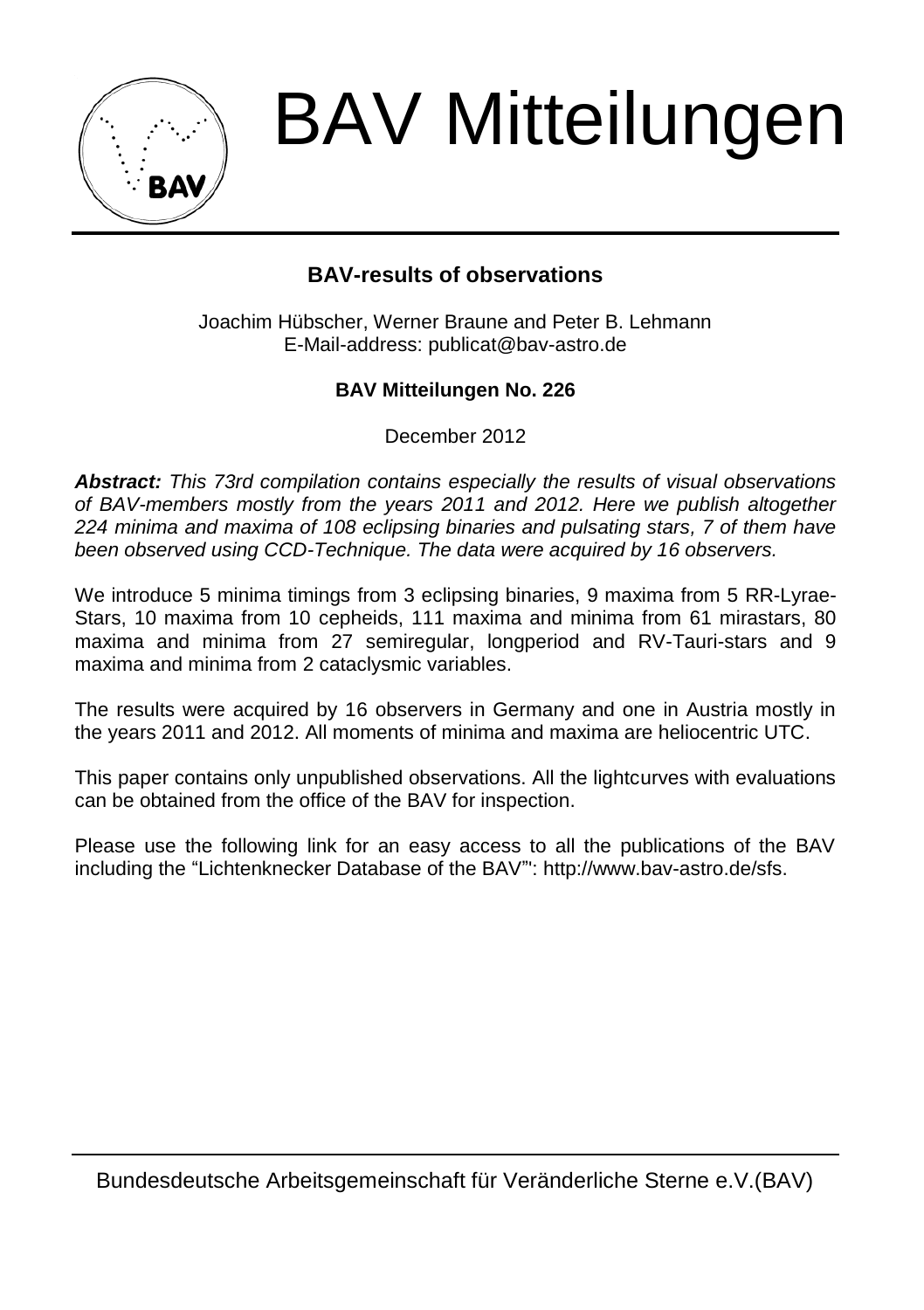## **Table 1 – Eclipsing Binaries**

| Variable              |  | JDhel, UTC | <b>Observer</b>     |            | O-C Source |                  | n Remarks |                           |
|-----------------------|--|------------|---------------------|------------|------------|------------------|-----------|---------------------------|
| epsil                 |  |            | Aur min 55264.6     | Vohla, F.  |            |                  |           | $3,9 \text{ mag}$ ; 3)    |
|                       |  |            | max"55398.4         | Vohla, F.  |            |                  |           | 74 3,5 mag; 3)            |
|                       |  |            | min 55603.1         | Vohla, F.  |            |                  |           | $3.9 \,\mathrm{mag}$ ; 3) |
| V566                  |  |            | Oph min 55775.465 : | Rätz. K.   |            | -0.025 GCVS 2009 | 9         |                           |
| V <sub>1016</sub> Ori |  |            | min 55969.444 :     | Wenzel, K. |            | 0.108 GCVS 2009  | 5         |                           |

## **Table 2 – RR\_Lyrae-Stars**

| Variable  |     | JDhel, UTC                    | Observer    | O-C Source               |    | n Remarks |
|-----------|-----|-------------------------------|-------------|--------------------------|----|-----------|
| AA        |     | Agl max 51040.416             | Wunder. E.  | -0.003 BAVM 78           | 15 |           |
| RZ –      |     | Cep max 53361.411 Nawrath, G. |             | 0.149 GCVS 2009          | 19 |           |
| RR.       | Lvr | max 56110.422 :               | Strüver. H. | 0.118 AC 1205.4 1982 10  |    |           |
|           |     | max 56111.450 :               | Strüver. H. | 0.012 AC 1205.4 1982 8   |    |           |
|           |     | max 56120.513                 | Strüver. H. | 0.006 AC 1205.4 1982 8   |    |           |
|           |     | max 56124.485                 | Strüver. H. | 0.010 AC 1205.4 1982 10  |    |           |
|           |     | max 56162.443                 | Strüver, H. | -0.010 AC 1205.4 1982 12 |    |           |
| <b>VV</b> |     | Peg max 51040.404             | Wunder, E.  | -0.032 GCVS 2009         | 13 |           |
| CG.       |     | Peg max 56155.447             | Wunder, E.  | 0.171 GCVS 2009          | 16 |           |
|           |     |                               |             |                          |    |           |

## **Table 3 – Cepheids**

| Variable  |     | <b>JDhel. UTC</b> | <b>Observer</b>  |              | O-C Source | n                 | Remarks |          |
|-----------|-----|-------------------|------------------|--------------|------------|-------------------|---------|----------|
| LO        |     |                   | Cam max 55804.98 | Kriebel, W.  | 0.00       | GCVS 2007         | 56      |          |
| <b>BP</b> | Cas |                   | max 55802.07     | Kriebel, W.  |            | $-1.18$ GCVS 2009 | 57      |          |
| CН        | Cas |                   | max 55804.09     | Kriebel, W.  |            | 3.75 GCVS 2009    | 53      | normal   |
| <b>CY</b> | Cas |                   | max 55805.50     | Kriebel, W.  | 0.88       | GCVS 2009         | 56      | ) maxima |
| SU        | Cyg |                   | max 55819.03     | Vollmann, W. | 0.00       | GCVS 2009         | 46      |          |
| V609      | Cva |                   | max 55814.50     | Kriebel, W.  |            | 12.15 GCVS 2009   | 52      |          |
| S.        | Sae |                   | max 55821.90     | Vollmann, W. | 0.00       | GCVS 2009         | 48      |          |
| S         | Vul |                   | max 55713.00     | Kriebel, W.  |            | -4.62 GCVS 2009   | 96      |          |
| sv        | Vul |                   | max 55812.70     | Kriebel, W.  | 26.62      | GCVS 2009         | 66      |          |
| DG        | Vul |                   | max 55794.05     | Kriebel, W.  | 0.39       | GCVS 2009         | 54      |          |

### **Table 4 – Mirastars**

| Variable  |            | <b>JDhel</b> | Mag                     | <b>Observer</b> | n            | Rem | <b>PH</b> | <b>Filter</b> | Error |  |
|-----------|------------|--------------|-------------------------|-----------------|--------------|-----|-----------|---------------|-------|--|
| R         | And        | max          | 55892                   | 7.2             | Vohla, F.    | 38  |           |               |       |  |
| <b>RR</b> | And        | max          | 55852                   | 9.1             | Schubert, M. | 15  |           |               |       |  |
| TU        | And        | max          | 55890                   | 8.6             | Vohla, F.    | 34  |           |               |       |  |
| T.        | Agr        | max          | 55868                   | 7.9             | Neumann, J.  | 10  |           |               |       |  |
| R         | Aur        | max          | 55877                   | 7.2             | Vohla. F.    | 65  |           |               |       |  |
| X         | Aur        | max          | 55837<br>$\cdot$ :      | 8.5             | Vohla, F.    | 22  |           |               |       |  |
| UV        | Aur        | max          | 56011                   | 7.7             | Neumann, J.  | 9   |           |               |       |  |
|           |            | max          | 56027<br>$\cdot$ :      | 7.7             | Vohla, F.    | 36  |           |               |       |  |
| R         | <b>Boo</b> | max          | 55700                   | 7.5             | Vohla, F.    | 52  |           |               |       |  |
|           |            | max          | 55937                   | 7.6             | Vohla, F.    | 20  |           |               |       |  |
|           |            | min          | 56062<br>$\sim$ 10 $\,$ | 12.3            | Vohla, F.    | 20  |           |               |       |  |
| S         | <b>Boo</b> | max          | 55830                   | 8.6             | Vohla, F.    | 47  |           |               |       |  |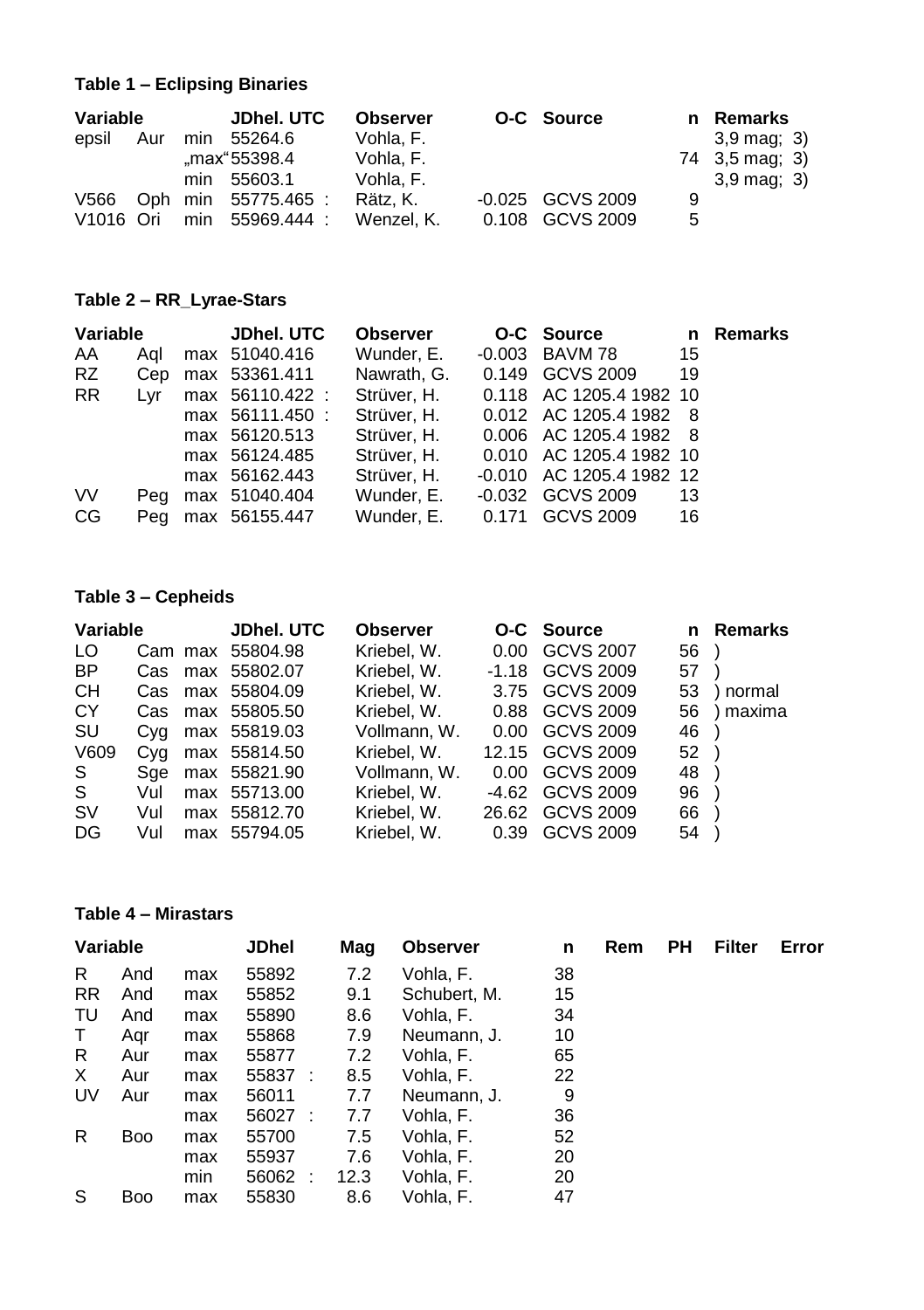#### **Table 4 – Mirastars (cont.)**

| Variable  |     |     | JDhel                             | Mag  | <b>Observer</b> | n   | Rem | PH | <b>Filter</b> | Error   |
|-----------|-----|-----|-----------------------------------|------|-----------------|-----|-----|----|---------------|---------|
| SU        | Cnc | min | 55984                             | 15.5 | Böhme, D.       | 15  | 2)  | C  | -Ir           | ± 5.0d  |
| R         | CVn | max | 55757                             | 7.5  | Vohla, F.       | 39  |     |    |               |         |
| R         | CMi | max | 55877<br>$\overline{\phantom{a}}$ | 6.9  | Neumann, J.     | 8   |     |    |               |         |
| Т         | Cas | max | 55500                             | 7.7  | Winkler, R.     | 14  |     |    |               |         |
| U         | Cas | max | 55988<br>$\cdot$                  | 8.9  | Vohla, F.       | 16  |     |    |               |         |
| ٧         | Cas | max | 55586                             | 7.05 | Winkler, R.     | 17  |     |    |               |         |
|           |     | max | 55812                             | 6.9  | Rätz, K.        | 28  |     |    |               |         |
|           |     | max | 55818                             | 6.9  | Vohla, F.       | 55  |     |    |               |         |
|           |     | max | 56045                             | 7.5  | Vohla, F.       | 30  |     |    |               |         |
| W         | Cas | min | 55778                             | 11.6 | Vohla, F.       | 54  |     |    |               |         |
|           |     | max | 55985                             | 9.0  | Vohla, F.       | 54  |     |    |               |         |
| V667 Cas  |     | max | 55948                             | 9.7  | Vohla, F.       | 35  |     |    |               |         |
| S         | Cep | max | 55867                             | 7.4  | Vohla, F.       | 145 |     |    |               |         |
| T         | Cep | max | 55595                             | 6.1  | Rätz, K.        | 48  |     |    |               |         |
|           |     | min | 55782                             | 9.9  | Schubert, M.    | 59  |     |    |               |         |
|           |     | min | 55789                             | 10.2 | Vohla, F.       | 88  |     |    |               |         |
|           |     | max | 55983                             | 5.7  | Vohla, F.       | 88  |     |    |               |         |
|           |     | max | 55985<br>$\sim$                   | 5.6  | Neumann, J.     | 23  |     |    |               |         |
| РQ        | Cep | max | 56013                             | 8.2  | Neumann, J.     | 14  |     |    |               |         |
| omikr Cet |     | max | 55491                             | 2.9  | Winkler, R.     | 19  |     |    |               |         |
|           |     | max | 55829                             | 2.2  | Rätz, K.        | 33  |     |    |               |         |
|           |     | max | 55829                             | 2.4  | Sturm, A.       | 15  |     |    |               |         |
| S         | CrB | max | 55809                             | 7.6  | Vohla, F.       | 50  |     |    |               |         |
| R         | Cyg | max | 55670                             | 7.6  | Vohla, F.       | 49  |     |    |               |         |
|           |     | max | 56088                             | 7.7  | Strüver, H.     | 10  |     |    |               |         |
| U         | Cyg | max | 55702                             | 7.2  | Vohla, F.       | 59  |     |    |               |         |
|           |     | min | 55979<br>$\ddot{\phantom{a}}$     | 11.6 | Vohla, F.       | 59  |     |    |               |         |
| Ζ         | Cyg | max | 55936                             | 8.1  | Vohla, F.       | 31  |     |    |               |         |
| RT        | Cyg | max | 55621                             | 7.4  | Vohla, F.       | 28  |     |    |               |         |
|           |     | min | 55717                             | 12.0 | Vohla, F.       | 28  |     |    |               |         |
|           |     | max | 55808                             | 7.3  | Vohla, F.       | 28  |     |    |               |         |
|           |     | min | 55916<br>$\ddot{\phantom{a}}$     | 12.3 | Vohla, F.       | 27  |     |    |               |         |
|           |     | max | 56002                             | 7.3  | Vohla, F.       | 27  |     |    |               |         |
| TY        | Cyg | max | 56028                             | 9.9  | Vohla, F.       | 17  |     |    |               |         |
| BG        | Cyg | max | 55841<br>÷                        | 9.1  | Schubert, M.    | 20  |     |    |               |         |
| CΝ        | Cyg | max | 55724                             | 9.3  | Vohla, F.       | 27  |     |    |               |         |
|           |     | max | 55928<br>$\sim$                   | 9.6  | Vohla, F.       | 15  |     |    |               |         |
| chi       | Cyg | max | 55606                             | 4.7  | Winkler, R.     | 16  |     |    |               |         |
|           |     | max | 56021                             | 4.75 | Sturm, A.       | 24  |     |    |               |         |
|           |     | max | 56023                             | 4.73 | Vollmann, W.    | 22  | 1)  | С  | V             |         |
|           |     | max | 56023                             | 5.0  | Vohla, F.       | 51  |     |    |               |         |
| R         | Gem | max | 55944                             | 7.4  | Vohla, F.       | 29  |     |    |               |         |
| SТ        | Gem | max | 55874<br>÷                        | 9.2  | Vohla, F.       | 18  |     |    |               |         |
| ΖZ        | Gem | min | 55945                             | 10.7 | Böhme, D.       | 28  | 2)  | С  | -Ir           | ±7.0d   |
| HV        | Gem | max | 55876                             | 11.6 | Böhme, D.       | 34  | 2)  | С  | -Ir           | ± 4.0 d |
| S         | Her | max | 55768                             | 7.3  | Schubert, M.    | 24  |     |    |               |         |
|           |     | max | 55768                             | 7.9  | Vohla, F.       | 30  |     |    |               |         |
| Τ         | Her | max | 55670                             | 7.4  | Vohla, F.       | 31  |     |    |               |         |
|           |     | max | 55841                             | 8.6  | Vohla, F.       | 38  |     |    |               |         |
|           |     | max | 56007                             | 8.3  | Vohla, F.       | 30  |     |    |               |         |
| U         | Her | max | 55937                             | 8.1  | Vohla, F.       | 34  |     |    |               |         |
| W         | Her | max | 55963                             | 7.8  | Vohla, F.       | 29  |     |    |               |         |
| <b>RS</b> | Her | max | 55669                             | 8.3  | Vohla, F.       | 31  |     |    |               |         |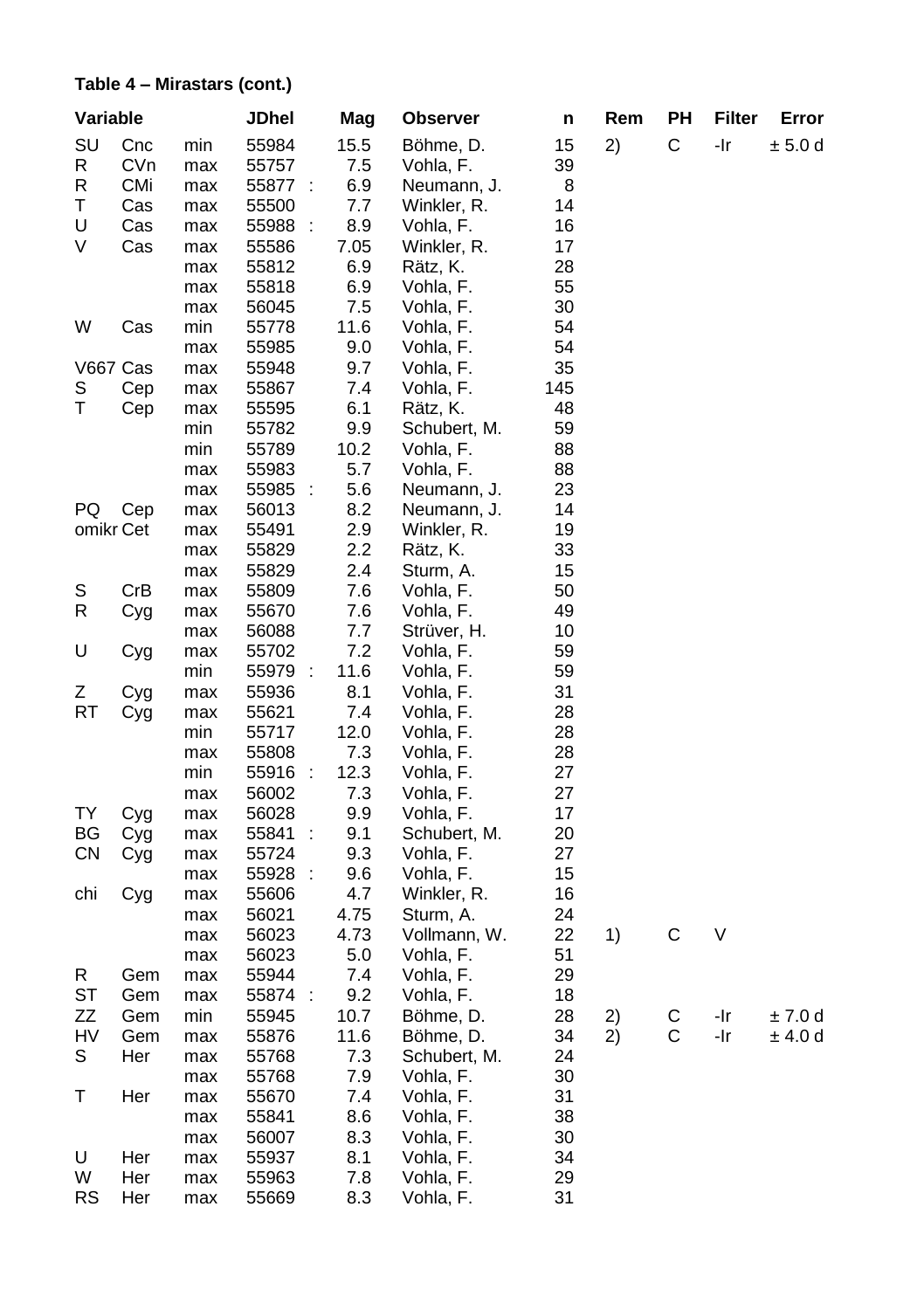#### **Table 4 – Mirastars (cont.)**

| Variable |     |            | <b>JDhel</b>                  | Mag         | <b>Observer</b>        | n              | Rem | PН | <b>Filter</b> | Error   |
|----------|-----|------------|-------------------------------|-------------|------------------------|----------------|-----|----|---------------|---------|
|          |     | max        | 55881                         | 8.5         | Vohla, F.              | 20             |     |    |               |         |
| S        | Lac | max        | 55835                         | 7.8         | Vohla, F.              | 34             |     |    |               |         |
|          |     | max        | 55836                         | 7.8         | Vohla, F.              | 34             |     |    |               |         |
| R        | Leo | max        | 55704                         | 4.95        | Rätz, K.               | 32             |     |    |               |         |
|          |     | max        | 56026                         | 6.0         | Sturm, A.              | 17             |     |    |               |         |
|          |     | max        | 56027                         | 6.1         | Vohla, F.              | 45             |     |    |               |         |
| W        | Lyr | max        | 55731                         | 8.9         | Vohla, F.              | 42             |     |    |               |         |
|          |     | max        | 55735                         | 8.3         | Winkler, R.            | 16             |     |    |               |         |
|          |     | max        | 55912<br>÷                    | 8.2         | Vohla, F.              | 42             |     |    |               |         |
| Y        | Mon | max        | ÷<br>55997                    | 9.5         | Böhme, D.              | 20             | 2)  | С  | -Ir           | ± 8.0 d |
| V562 Mon |     | max        | 55946                         | 12.2        | Böhme, D.              | 30             | 2)  | С  | $-Ir$         | ± 6.0 d |
| X.       | Oph | min        | 55700                         | 8.6         | Vohla, F.              | 75             |     |    |               |         |
| Ζ        | Oph | max<br>max | 55867 :<br>55900              | 7.1<br>8.1  | Vohla, F.<br>Vohla, F. | 80<br>40       |     |    |               |         |
| U        | Ori | max        | 56017                         | 7.0         | Vohla, F.              | 24             |     |    |               |         |
| W        | Peg | max        | 55868                         | 8.1         | Neumann, J.            | 12             |     |    |               |         |
| Ζ        | Peg | max        | 5583                          | 8.4         | Neumann, J.            | 11             |     |    |               |         |
| RT       | Peg | max        | 53317                         | 10.9        | Marx, H.               | $\overline{7}$ |     |    |               |         |
| U        | Per | max        | 55925                         | 8.0         | Vohla, F.              | 63             |     |    |               |         |
| TW       | Per | max        | 55945<br>$\sim$               | 11.5        | Vohla, F.              | 7              |     |    |               |         |
| R        | Tau | max        | 55945                         | 8.6         | Vohla, F.              | 26             |     |    |               |         |
| V        | Tau | max        | 55865                         | 9.1         | Vohla, F.              | 22             |     |    |               |         |
| R        | Tri | max        | 55591                         | 5.9         | Winkler, R.            | 17             |     |    |               |         |
|          |     | max        | 55856                         | 6.0         | Vohla, F.              | 57             |     |    |               |         |
| R        | UMa | max        | 55518<br>$\sim$               | 7.8         | Vohla, F.              | 30             |     |    |               |         |
|          |     | max        | 55835                         | 7.1         | Vohla, F.              | 38             |     |    |               |         |
|          |     | min        | 56040<br>÷                    | 12.8:       | Vohla, F.              | 38             |     |    |               |         |
| S        | UMa | max        | $\mathcal{L}$<br>55490        | 8.0         | Vohla, F.              | 26             |     |    |               |         |
|          |     | max        | 55703                         | 8.2         | Vohla, F.              | 52             |     |    |               |         |
|          |     | max        | 55933                         | 7.7         | Vohla, F.              | 36             |     |    |               |         |
|          |     | min        | 56064                         | 12.3        | Vohla, F.              | 36             |     |    |               |         |
| Т        | UMa | max        | 55610                         | 7.6         | Vohla, F.              | 52             |     |    |               |         |
|          |     | min        | 55804                         | 12.4        | Vohla, F.              | 41             |     |    |               |         |
|          |     | max        | 55871                         | 7.1         | Vohla, F.              | 0              |     |    |               |         |
| S        | UMi | max        | 55874                         | 6.9         | Neumann, J.            | 16             |     |    |               |         |
|          |     | max<br>min | 55657                         | 8.6<br>12.5 | Vohla, F.<br>Vohla, F. | 49<br>49       |     |    |               |         |
|          |     | max        | 55798<br>55984                | 7.9         | Vohla, F.              | 76             |     |    |               |         |
| Т        | UMi | min        | 55651<br>$\ddot{\phantom{a}}$ | 11.9        | Vohla, F.              | 26             |     |    |               |         |
|          |     | max        | 55714                         | 10.5        | Vohla, F.              | 26             |     |    |               |         |
|          |     | min        | 55879                         | 12.0        | Vohla, F.              | 26             |     |    |               |         |
|          |     | max        | 55942<br>$\sim$               | 10.3        | Vohla, F.              | 26             |     |    |               |         |
| U        | UMi | max        | 55761                         | 8.4         | Vohla, F.              | 48             |     |    |               |         |
|          |     | max        | 55763                         | 8.2         | Schubert, M.           | 34             |     |    |               |         |
|          |     | min        | 55920                         | 11.2        | Vohla, F.              | 48             |     |    |               |         |
| R        | Vir | max        | 56071                         | 6.2         | Vohla, F.              | 23             |     |    |               |         |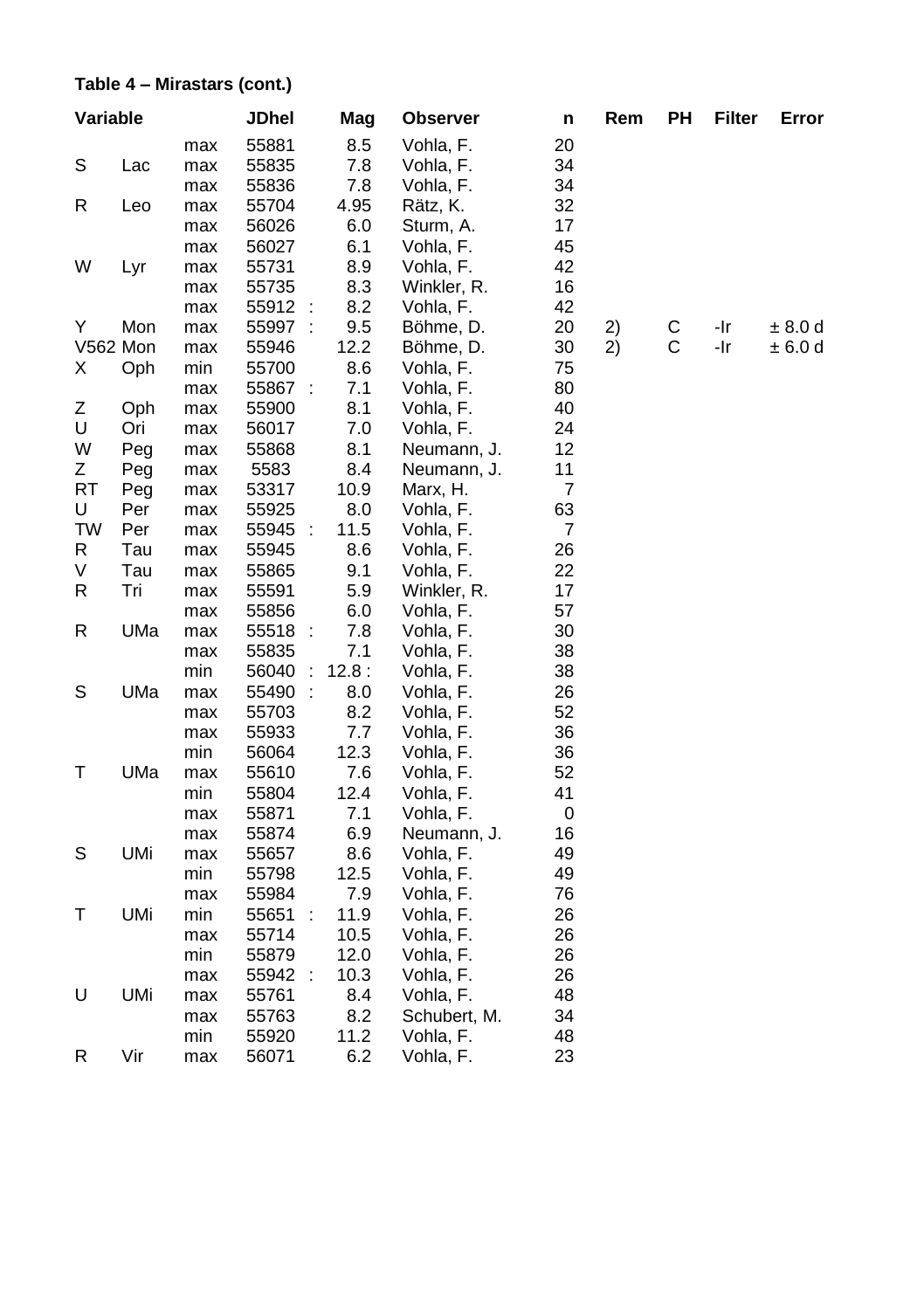# **Table 5 – Semiregular, Longperiod and RV-Tauri-Stars**

| Variable  |     |     | JDhel                         | Mag  | <b>Observer</b> | n        | Rem | PН | <b>Filter</b> | Error  |
|-----------|-----|-----|-------------------------------|------|-----------------|----------|-----|----|---------------|--------|
| <b>UX</b> | And | max | $\bar{\gamma}$<br>55905       | 8.4  | Neumann, J.     | 17       |     |    |               |        |
| VX        | And | min | 55757                         | 8.4  | Neumann, J.     | 21       |     |    |               |        |
|           |     | max | 55902                         | 7.9  | Neumann, J.     | 21       |     |    |               |        |
| AQ        | And | min | 55859<br>$\ddot{\phantom{a}}$ | 8.8  | Vohla, F.       | 58       |     |    |               |        |
|           |     | min | 55887                         | 8.7  | Neumann, J.     | 16       |     |    |               |        |
| V         | Boo | max | 56018                         | 8.1  | Vohla, F.       | 43       |     |    |               |        |
| WZ        | Cas | min | 55597 :                       | 7.0  | Neumann, J.     | 9        |     |    |               |        |
|           |     | max | 55678                         | 6.6  | Neumann, J.     | 9        |     |    |               |        |
|           |     | min | 55778<br>÷                    | 7.3  | Neumann, J.     | 9        |     |    |               |        |
|           |     | max | 55868<br>$\cdot$ :            | 6.6  | Neumann, J.     | 9        |     |    |               |        |
| RW        | Cep | max | 55118                         | 6.4  | Neumann, J.     | 24       |     |    |               |        |
|           |     | min | 55240<br>$\sim$               | 7.1  | Neumann, J.     | 24       |     |    |               |        |
| μ         | Cep | min | 55921                         | 4.0  | Vohla, F.       | 197      |     |    |               |        |
| W         | Cyg | max | 55943                         | 5.9  | Vohla, F.       | 37       |     |    |               |        |
|           |     | min | 56018 :                       | 7.2  | Vohla, F.       | 37       |     |    |               |        |
| RS        | Cyg | min | 55533                         | 9.5  | Vohla, F.       | 30       |     |    |               |        |
|           |     | max | 55799                         | 7.4  | Vohla, F.       | 30       |     |    |               |        |
|           |     | min | 55932                         | 9.3  | Vohla, F.       | 30       |     |    |               |        |
|           |     | max | 56049                         | 7.0  | Strüver, H.     | 10       |     |    |               |        |
|           |     | min | 56120                         | 8.5  | Strüver, H.     | 21       |     |    |               |        |
| RU        |     | max | 55683                         | 8.1  | Vohla, F.       | 136      |     |    |               |        |
|           | Cyg | min | 55840 :                       | 10.0 | Neumann, J.     | 9        |     |    |               |        |
| ΑA        | Cyg |     | 55924                         | 8.3  | Neumann, J.     | 9        |     |    |               |        |
|           |     | max |                               |      |                 |          |     |    |               |        |
| AF        | Cyg | min | 55676                         | 7.9  | Vohla, F.       | 26<br>26 |     |    |               |        |
|           |     | max | 55712<br>$\ddot{\phantom{a}}$ | 7.1  | Vohla, F.       |          |     |    |               |        |
|           |     | min | 55744 :                       | 7.6  | Vohla, F.       | 26       |     |    |               |        |
|           |     | max | 55780                         | 6.8  | Vohla, F.       | 26       |     |    |               |        |
|           |     | min | 55851                         | 7.7  | Vohla, F.       | 24       |     |    |               |        |
|           |     | max | 55893                         | 6.9  | Vohla, F.       | 24       |     |    |               |        |
|           |     | min | 55931                         | 7.5  | Vohla, F.       | 24       |     |    |               |        |
|           |     | max | 55962                         | 7.1  | Vohla, F.       | 24       |     |    |               |        |
|           |     | min | 56063 :                       | 7.8  | Strüver, H.     | 11       |     |    |               |        |
|           |     | max | 56113                         | 7.0  | Strüver, H.     | 20       |     |    |               |        |
| S         | Dra | max | 55640 :                       | 8.6  | Vohla, F.       | 28       |     |    |               |        |
|           |     | min | 55856                         | 9.2  | Vohla, F.       | 33       |     |    |               |        |
|           |     | max | 55938                         | 8.6  | Vohla, F.       | 33       |     |    |               |        |
|           |     | min | 56040<br>$\cdot$              | 8.9  | Vohla, F.       | 33       |     |    |               |        |
| RY        | Dra | min | 55564<br>$\cdot$ :            | 7.8  | Neumann, J.     | 15       |     |    |               |        |
|           |     | max | 55667                         | 6.5: | Neumann, J.     | 15       |     |    |               |        |
|           |     | max | 55874                         | 6.2  | Neumann, J.     | 15       |     |    |               |        |
| UX        | Dra | max | 55159                         | 6.4  | Neumann, J.     | 10       |     |    |               |        |
|           |     | min | 55249                         | 6.9  | Neumann, J.     | 10       |     |    |               |        |
|           |     | max | 55302<br>$\sim$               | 6.4  | Neumann, J.     | 10       |     |    |               |        |
|           |     | min | 55395<br>÷                    | 6.9  | Neumann, J.     | 10       |     |    |               |        |
| SS        | Gem | max | 55655                         | 8.4  | Vohla, F.       | 26       |     |    |               |        |
| Ш         | Gem | max | 55881                         | 13.6 | Böhme, D.       | 15       | 2)  | C  | -Ir           | ± 4.0d |
| Χ         | Her | max | 55727                         | 6.1  | Vohla, F.       | 52       |     |    |               |        |
|           |     | max | 55883                         | 6.1  | Vohla, F.       | 59       |     |    |               |        |
|           |     | min | 55984<br>$\ddot{\phantom{a}}$ | 7.1  | Vohla, F.       | 21       |     |    |               |        |
|           |     | max | 56024<br>÷                    | 6.2  | Vohla, F.       | 21       |     |    |               |        |
| SX        | Her | max | 56004<br>$\ddot{\phantom{a}}$ | 8.1  | Vohla, F.       | 25       |     |    |               |        |
| АC        | Her | min | 55826                         | 8.1  | Vohla, F.       | 17       |     |    |               |        |
|           |     | min | 55864                         | 8.5  | Vohla, F.       | 17       |     |    |               |        |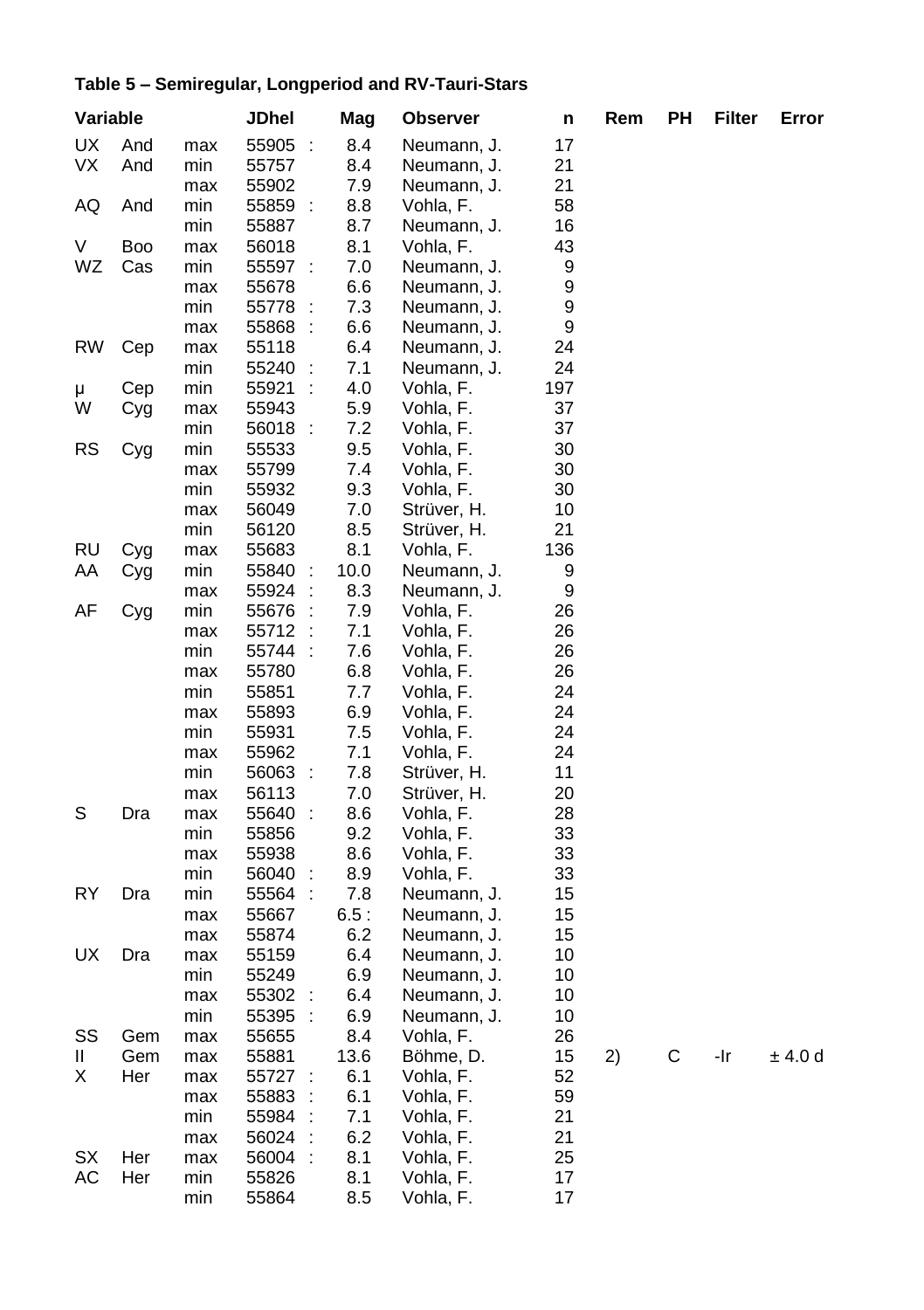### **Table 5 – Semiregular, Longperiod and RV-Tauri-Stars (cont.)**

| Variable  |     |     | <b>JDhel</b>      | Mag  | <b>Observer</b> | n  | Rem | PН | <b>Filter</b> | Error |
|-----------|-----|-----|-------------------|------|-----------------|----|-----|----|---------------|-------|
| alpha Ori |     | max | 54154 :           | 0.4  | Braune, W.      | 19 |     |    |               |       |
|           |     | max | 54598 :           | 0.45 | Braune, W.      | 10 |     |    |               |       |
|           |     | min | 55848             | 0.9  | Braune, W.      | 15 |     |    |               |       |
|           |     | max | 55973 :           | 0.2  | Braune, W.      | 14 |     |    |               |       |
| X         | Sge | max | 55854 :           | 8.3  | Neumann, J.     | 13 |     |    |               |       |
| R         | Sct | min | 55731             | 5.75 | Sterzinger, P.  | 53 |     |    |               |       |
|           |     | min | 55801             | 5.75 | Sterzinger, P.  | 53 |     |    |               |       |
| Ζ         | UMa | max | 55697             | 7.1  | Vohla, F.       | 67 |     |    |               |       |
|           |     | min | 55807             | 9.3  | Vohla, F.       | 57 |     |    |               |       |
|           |     | max | 55878 :           | 6.9  | Vohla, F.       | 72 |     |    |               |       |
|           |     | min | 55995             | 9.3  | Vohla, F.       | 43 |     |    |               |       |
| RY        | UMa | min | 55613             | 7.8  | Vohla, F.       | 57 |     |    |               |       |
|           |     | max | 55728 :           | 6.8  | Neumann, J.     | 20 |     |    |               |       |
|           |     | max | 55731             | 7.1  | Vohla, F.       | 57 |     |    |               |       |
|           |     | min | 55861<br>$\sim$ 1 | 7.8  | Neumann, J.     | 20 |     |    |               |       |
|           |     | max | 56016             | 7.1  | Vohla, F.       | 77 |     |    |               |       |
| VY        | UMa | min | 54560             | 6.3  | Neumann, J.     | 15 |     |    |               |       |
|           |     | max | 54637             | 5.9  | Neumann, J.     | 15 |     |    |               |       |
|           |     | min | 54715             | 6.3  | Neumann, J.     | 15 |     |    |               |       |
|           |     | max | 54866 :           | 5.9  | Neumann, J.     | 15 |     |    |               |       |
|           |     | min | 55047             | 6.4  | Neumann, J.     | 12 |     |    |               |       |
|           |     | max | 55104             | 6.0  | Neumann, J.     | 12 |     |    |               |       |
|           |     | min | 55218:            | 6.4  | Neumann, J.     | 12 |     |    |               |       |
|           |     | max | 55298 :           | 5.9  | Neumann, J.     | 12 |     |    |               |       |
|           |     | min | 55385 :           | 6.4  | Neumann, J.     | 20 |     |    |               |       |
|           |     | max | 55688             | 6.0  | Neumann, J.     | 20 |     |    |               |       |
| V336 Vul  |     | max | 55835             | 8.1  | Neumann, J.     | 11 |     |    |               |       |

#### **Table 6 – Eruptive and CataclysmicVariables**

| Variable |     |     | <b>JDhel</b> | Mag | <b>Observer</b> | n  | Rem | PН | Filter | Error |
|----------|-----|-----|--------------|-----|-----------------|----|-----|----|--------|-------|
| SS       | Cyg | max | 55743        | 8.3 | Vohla, F.       | 14 |     |    |        |       |
|          |     | max | 55800        | 8.3 | Vohla, F.       | 14 |     |    |        |       |
|          |     | max | 55867        | 8.2 | Vohla, F.       | 14 |     |    |        |       |
|          |     | max | 55958        | 8.2 | Vohla, F.       | 14 |     |    |        |       |
|          |     | max | 56010        | 8.3 | Vohla, F.       | 14 |     |    |        |       |
|          |     | max | 56067        | 8.2 | Vohla, F.       | 14 |     |    |        |       |
|          |     | max | 56113        | 8.8 | Vohla, F.       | 14 |     |    |        |       |
| V725 Tau |     | min | 55246        | 9.4 | Neumann, J.     | 13 |     |    |        |       |
|          |     | max | 55991        | 8.6 | Neumann. J.     | 18 |     |    |        |       |

### **Remarks for Tables 1 to 6**

: uncertain

n number of measurements

PH C := ccd-photometrie / blank := visual observation

Error mean error

- 1) ccd-camera Meade SDI Pro 3
- $2)$  ccd-camera Canon 450D<br>3) these are three times insident
- these are three times inside of the minimum. The times one and three are the faintest magnitudes inside the minimum, the second time is a brightening inside of the minimum.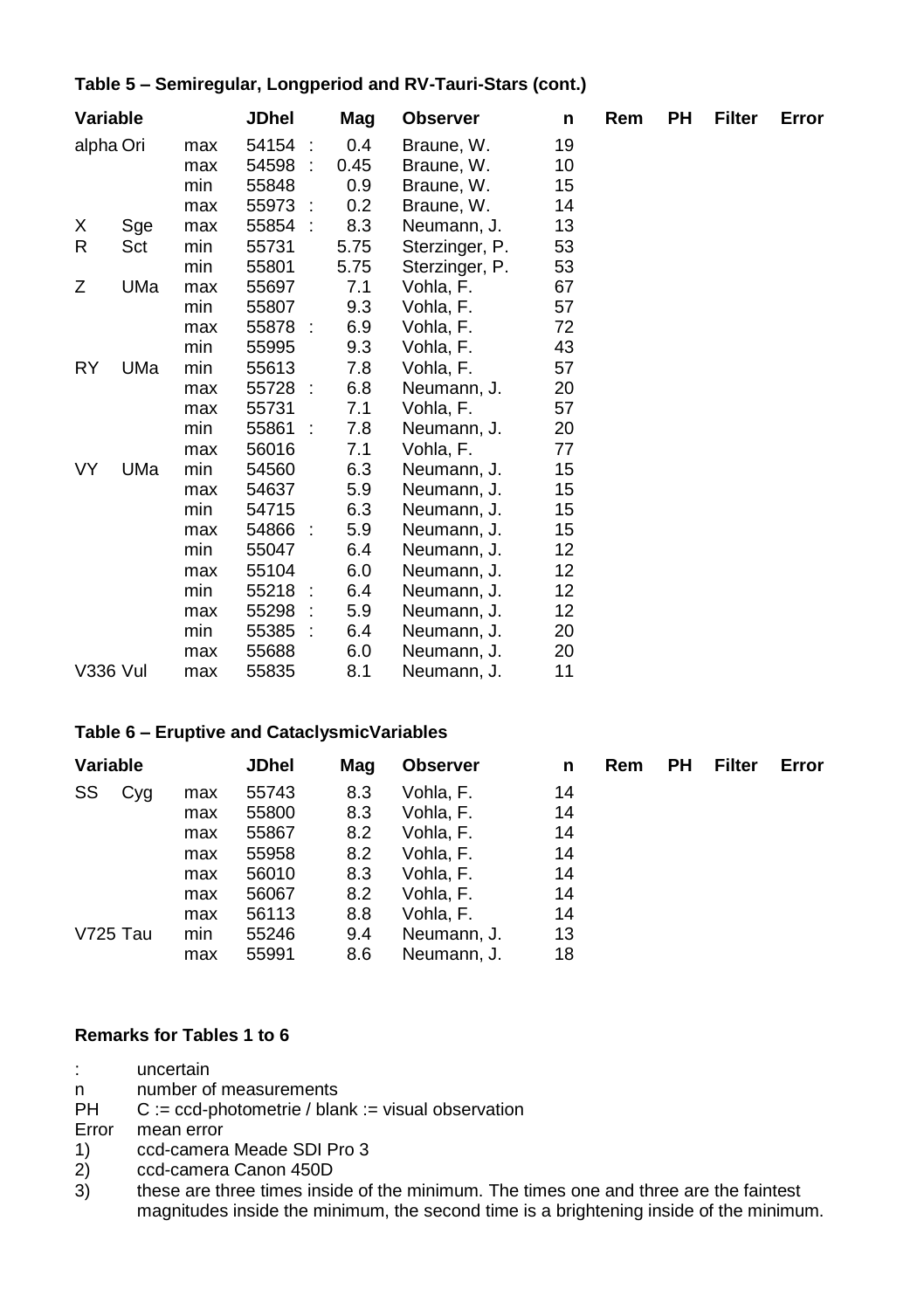# **Correction to BAV Mitteilungen No. 174**

| Variable |  | JDhel Observer       |             |                 |
|----------|--|----------------------|-------------|-----------------|
|          |  | RZ Cep Max 53361,428 | Nawrath, G. | must be deleted |